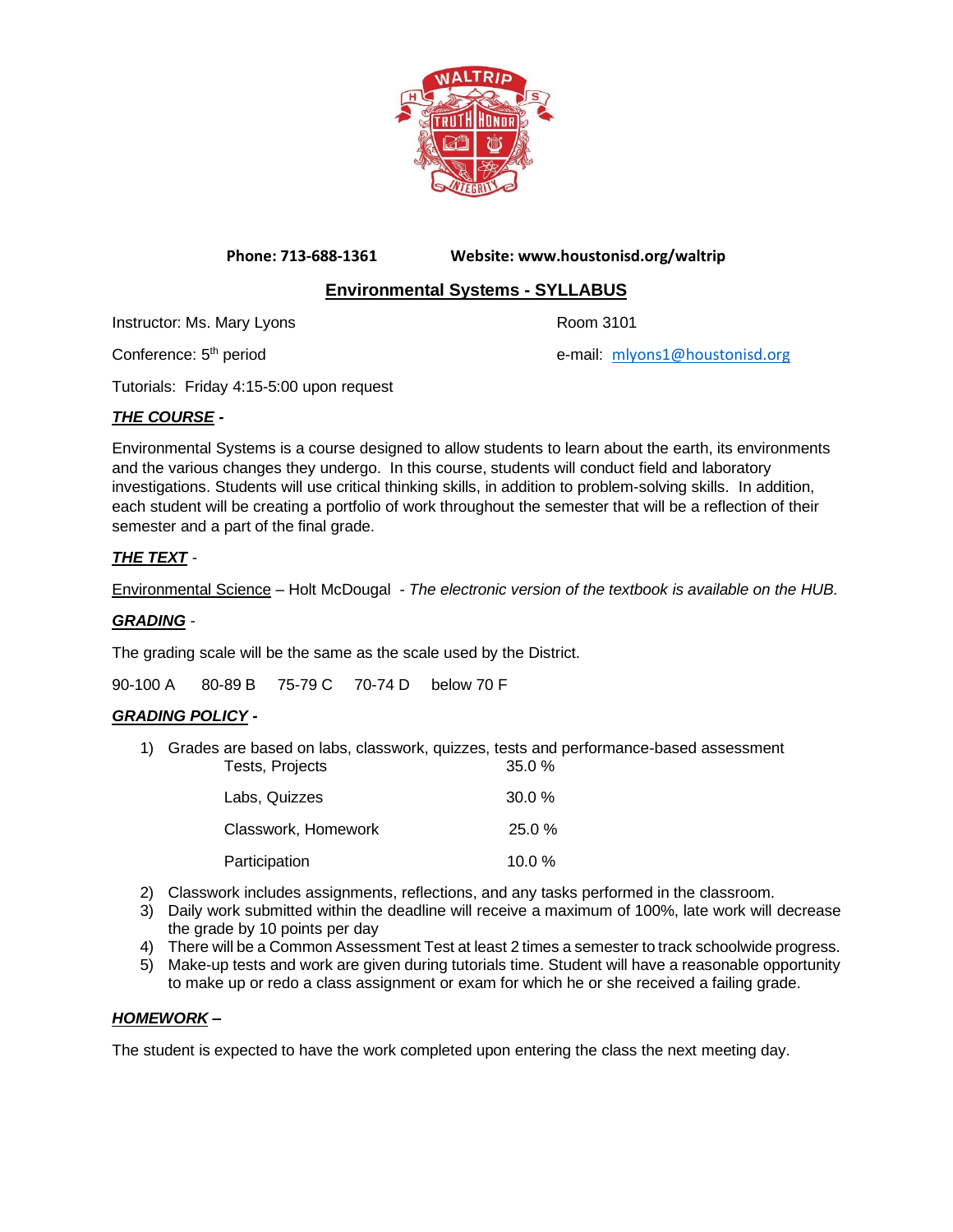

# *LABORATORY SAFETY -*

Each student is required to pass a laboratory safety test with at least 70% accuracy. If the student does not pass the safety test, the student will not be allowed to participate in laboratory activities until he do so. In addition to the lab safety test, each student and parent will be required to sign a Lab safety contract, stating the student has passed the test and will practice safe habits in the laboratory environment.

#### *MATERIALS – (it is especially important that we have our own supplies this year because of Covid.)*

Color Pencils Composition Notebook **Scissors** 

Glue/ Glue Stick

Pencils and Pens

Paper

Supplies as needed for specific assignments (will be included in assignment)

### *CLASS RULES -*

**Be on time: a student is considered absent if he/she misses 15 minutes of class.**

**Be prepared (pencil, pen, notebook, a CHARGED laptop, completed assignments).**

**Walk or talk with permission. No tilting chairs or moving tables.**

**Respect the Adult in charge, yourself and your Peers.**

**No Cell Phones. No food, no drink, no candy, no gum. This is a lab!**

**Keep your place clean and your classroom in order.**

#### *CONSEQUENCES -*

| 1 Offense | <b>WARNING</b> |
|-----------|----------------|
|           |                |

2 Offense STUDENT/TEACHER CONFERENCE

3 Offense PARENT CONTACT CALL

4 Offense DISCIPLINE REFERRAL

5 Offense IN PERSON PARENT/STUDENT/TEACHER/ADMINISTRATOR CONFERENCE

\_\_\_\_\_\_\_\_\_\_\_\_\_\_\_\_\_\_\_\_\_\_\_\_\_\_\_\_\_\_ \_\_\_\_\_\_\_\_\_\_\_\_\_\_\_\_\_\_\_\_\_\_\_\_\_\_\_\_\_\_\_\_\_\_ \_\_\_\_\_\_\_\_\_